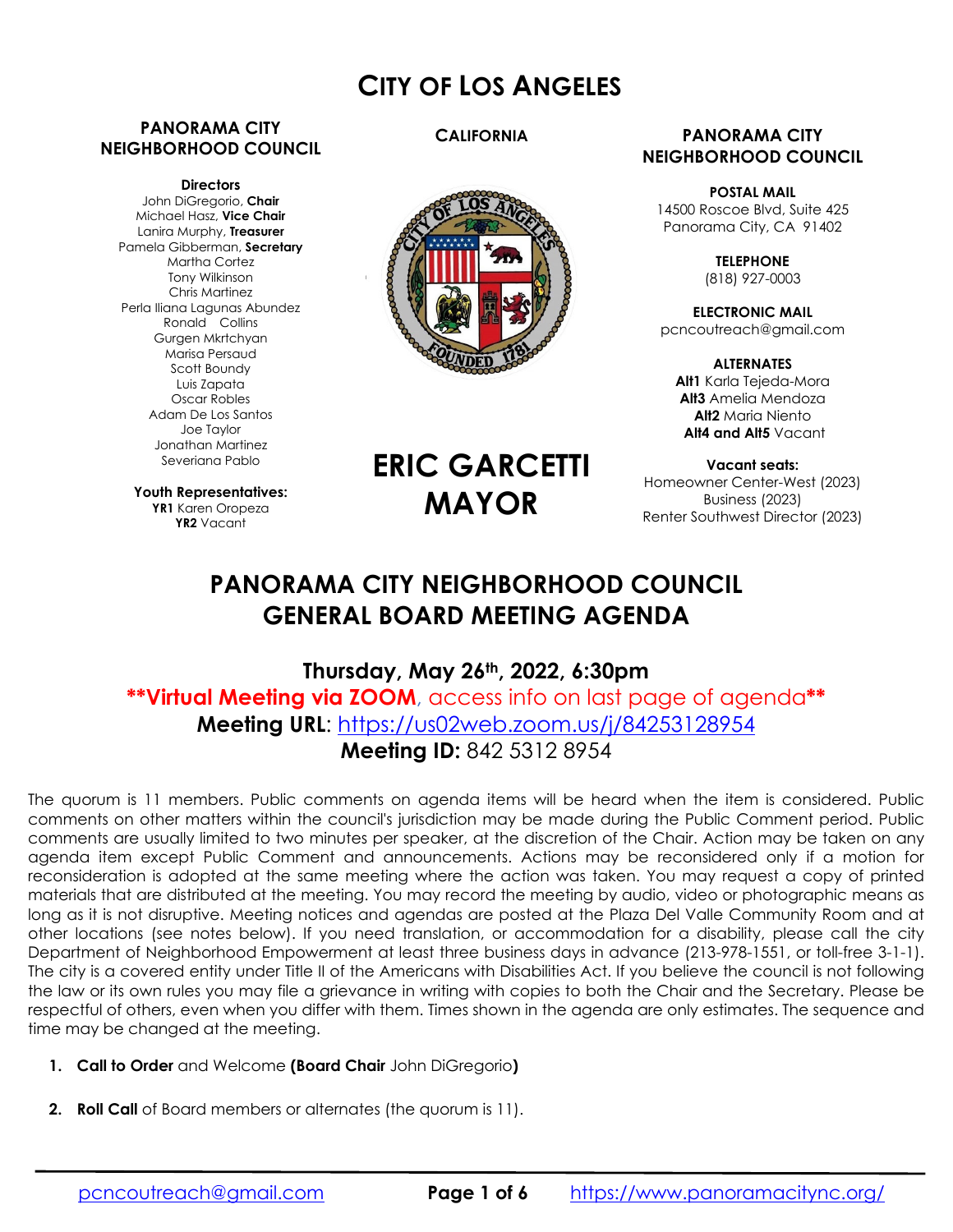

- **3. Reports from LAPD & other relevant law enforcement agencies.** Senior Lead Officer Bronk [38980@lapd.online (818)-644-8017] covers Mission Traffic Division. Senior Lead Officer Sean Smith [(818-838-9842, mobile 818-442- 3183, 35183@lapd.online)] covers Panorama City's North and Center-East districts. Senior Lead Officer Daniel Ruelas [(818) 838-9847, mobile 818-679-2082, 34435@lapd.online] is responsible for Panorama City south of Roscoe. Emergency: 911. Mission Division Front desk: 818-838-9800. Non-emergency: 877-ASKLAPD (877-275- 5273)**.**
- **4. Officers' Reports** for relaying updates on NC Business not being discussed in other agenda items. *This item is strictly for reporting and not intended for Board discussion or action.* Not to exceed 2 minutes each.
	- **a.** Vice Chair's Report
	- **b.** Treasurer's Report
	- **c.** Secretary's Report
	- **d.** Equity Officer's Report
	- **e.** Chair's Report

# **5. Reports from Elected Officials' field staff and other Neighborhood Agencies/Committees.**

#### *Please Keep Reports to 2-3 minutes maximum to allow time for questions from the Board and Public*

## **DEPARTMENT OF NEIGHBORHOOD EMPOWERMENT**

Jose Galdamez (Jose.Galdamez@lacity.org) (818) 374-9886, Van Nuys City Hall 14410 Sylvan St. 3rd Floor Los Angeles, CA 91401 Direct Line: (818)-374-9893, Office (213)-978-1551

# **CALIFORNIA CONGRESSIONAL DISTRICT 29**

Congressman Tony Cardenas' District Office is located at 9612 Van Nuys Blvd, #201, Panorama City, CA 91402 (818-221-3718). He is represented in Panorama City by Field Representative Lilia Monterrosa, (818) 221-3718, (Lilia.Monterrosa@mail.house.gov)

# **LOS ANGELES CITY COUNCIL DISTRICT 6**

Karen Dominguez karen.dominguez@lacity.org represents Councilwoman Nury Martinez in Panorama City The district field office is located at 9300 Laurel Canyon Blvd., 2nd Floor, Sun Valley, CA 91331; 818-771-0236.

# **LOS ANGELES CITY MAYOR'S OFFICE**

The Mayor's San Fernando Valley office is located in the Van Nuys City Hall, 14410 Sylvan Street,Van Nuys, CA 91401.

# **LOS ANGELES UNIFIED SCHOOL DISTRICT, DISTRICT 6**

Our LAUSD School Board Member is Kelly Gonez. Michael Menjivar is her Deputy Director of Community Engagement (Main (213) 241-6097 Mobile (818) 212-6887, (Michael.Menjivar@lausd.net). The District 6 office is located at 8401 Arleta Avenue, Sun Valley, CA 91352.

# **LOS ANGELES COUNTY SUPERVISORIAL DISTRICT 3**

Supervisor Sheila Kuehl (Sheila@bos.lacounty.gov, 213-974-3333) is located at 821 Kenneth Hahn Hall of Administration, 500 West Temple Street, Los Angeles, CA 90012. Valley District Director, Jessica Orellana, MSW District Director <JOrellana@bos.lacounty.gov>, represents supervisor Kuehl locally. The San Fernando Valley District Office is located at 7555 Van Nuys Blvd, Suite 1, Van Nuys, CA 91405.

#### **CALIFORNIA ASSEMBLY DISTRICT 46**

Assembly-member Adrin Nazarian represents us in a district that runs from North Hills and Panorama City south to Studio City and the Hollywood Hills. His field office is located in the State Office Building at 6150 Van Nuys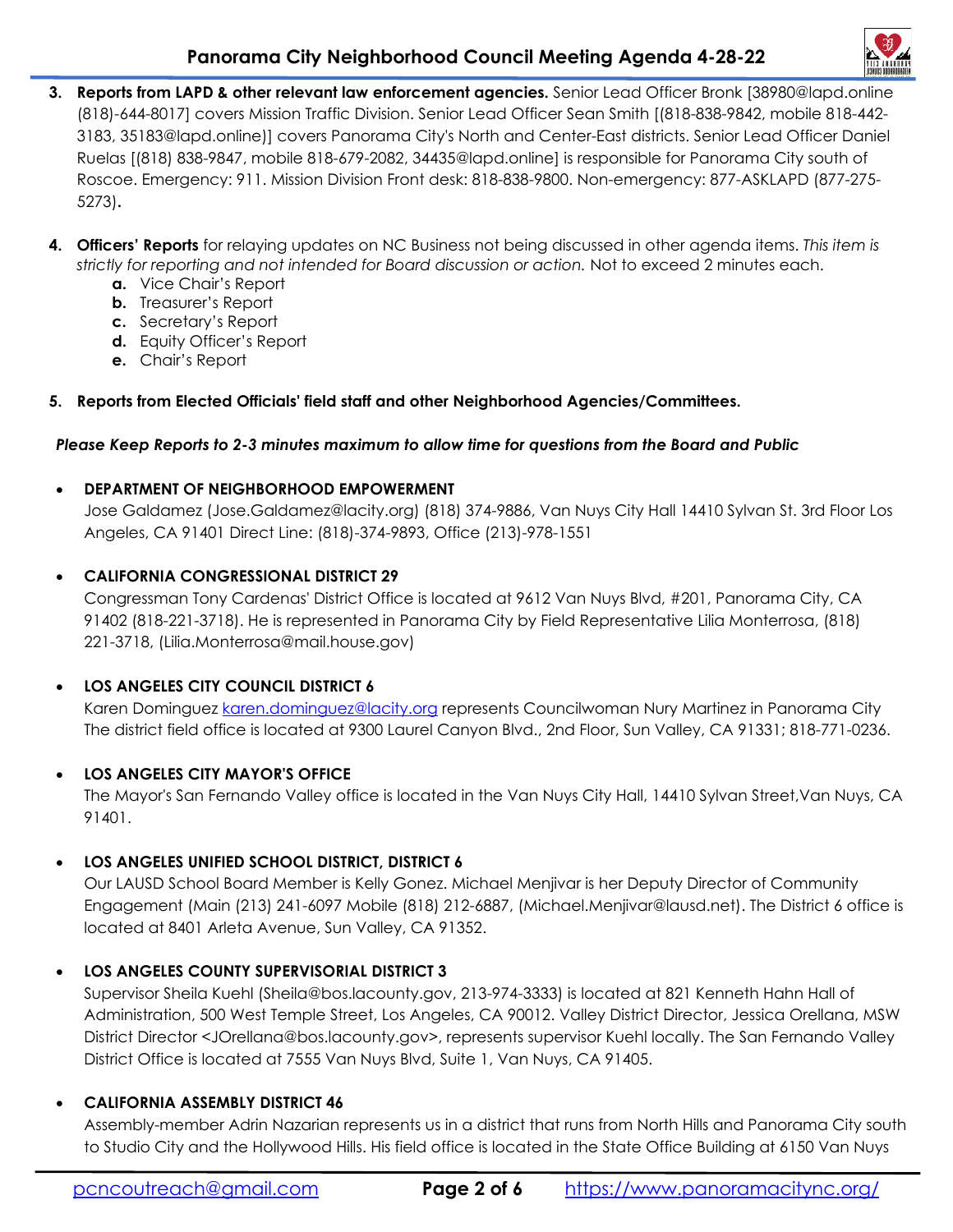# **Panorama City Neighborhood Council Meeting Agenda 4-28-22**



Blvd, Suite 300, Van Nuys, CA 91401. The Field Representative Laura Coronado can be reached at Laura.Coronado@asm.ca.gov or call the AD45 Office at (818) 376-4246

## **CALIFORNIA SENATE DISTRICT 18**

District 18 State Senator Bob Hertzberg maintains a field office in the State Office Building at 6150 Van Nuys Blvd., Suite 400, Van Nuys, CA 91401 (818-901-5588). His Field Deputy for Panorama City is Eveline Bravo-Ayala (evenline.bravo-ayala@sen.ca.gov). The District Director is Barri Worth Girvan (Barri.Girvan@sen.ca.gov).

#### **RECREATION AND PARKS**

Announcements and updates from our Panorama City representatives and any other neighboring Rec and Parks teams. Panorama Park Representative Oscar Cardenas (oscar.cardenas@lacity.org)

## **BUDGET TRIBUNES**

Announcements and updates from the Budget Tribunes on matters related to our City Services and City Budget. The Tribunes can be reached at LABudgetTribunes@gmail.com

#### **6. Public Comment and General Announcements**

- **a.** Limited from 2-5 minutes at the discretion of the presiding officer
- **b.** Limited to non-agenda items
- **c.** Speaker cards will be made available if attendance is significant
- **d. During Virtual Meetings,** use the 'raise your hand' feature to be added to the speaker queue by the Board Secretary. The Chair will recognize speakers in the order specified by the queue.

## **7. Discussion and possible action** on approving the Consent Calendar:

- **a. Approving** up to \$200 for renewal of the PCNC Zoom License to enable Virtual Meetings to continue in 2022-2023. (if not approved at April Meeting)
- **b. Action** on moving the planned 'in-person Mixer' scheduled for April 30<sup>th</sup> by the Commerce Committee to late May due to scheduling conflicts. (if not approved at April Meeting)
- **c. Discussion and Possible action** on approving a Community Impact Statement in support of Council file 11-1020-S3 which proposes a revision to the LA Administrative Code Subsection (b) of Section 5.517 requesting the substitution of the term "Budget Advocates" for "budget advocacy".

#### **d. As recommended by the Education Committee:**

i. That the PCNC Board create a community meeting with the support of the San Fernando Valley Partnership (Virtual or in-person), where attendees can learn more about the issue of smoke shops and ask questions on the impact these locations are having in the community especially across from Vista MS. There may be costs involved if the meeting is in person.

#### **e. As Recommended by the Land Use Committee:**

i. Possible action on the application of Javier Sandoval (sandj1207@yahoo.com) for a Conditional Use Permit for J R I Food, Inc. of Arleta to serve beer and wine for on-site consumption at a new Papa Juan's Baja Grill restaurant at 13755 West Roscoe Boulevard. The site is a free-standing building of 2126 square feet with indoor seating for 25 customers. It is on the East side of the newly developed commercial center at Roscoe and Woodman. Building owner is Elias Shakrian of Beverly Hills (310-550- 1012). Project representative is Anibel Guerro of Pacoima (818-370-1325, info@guerreroservices.com). The Land Use Committee may present a motion and recommendation at the meeting.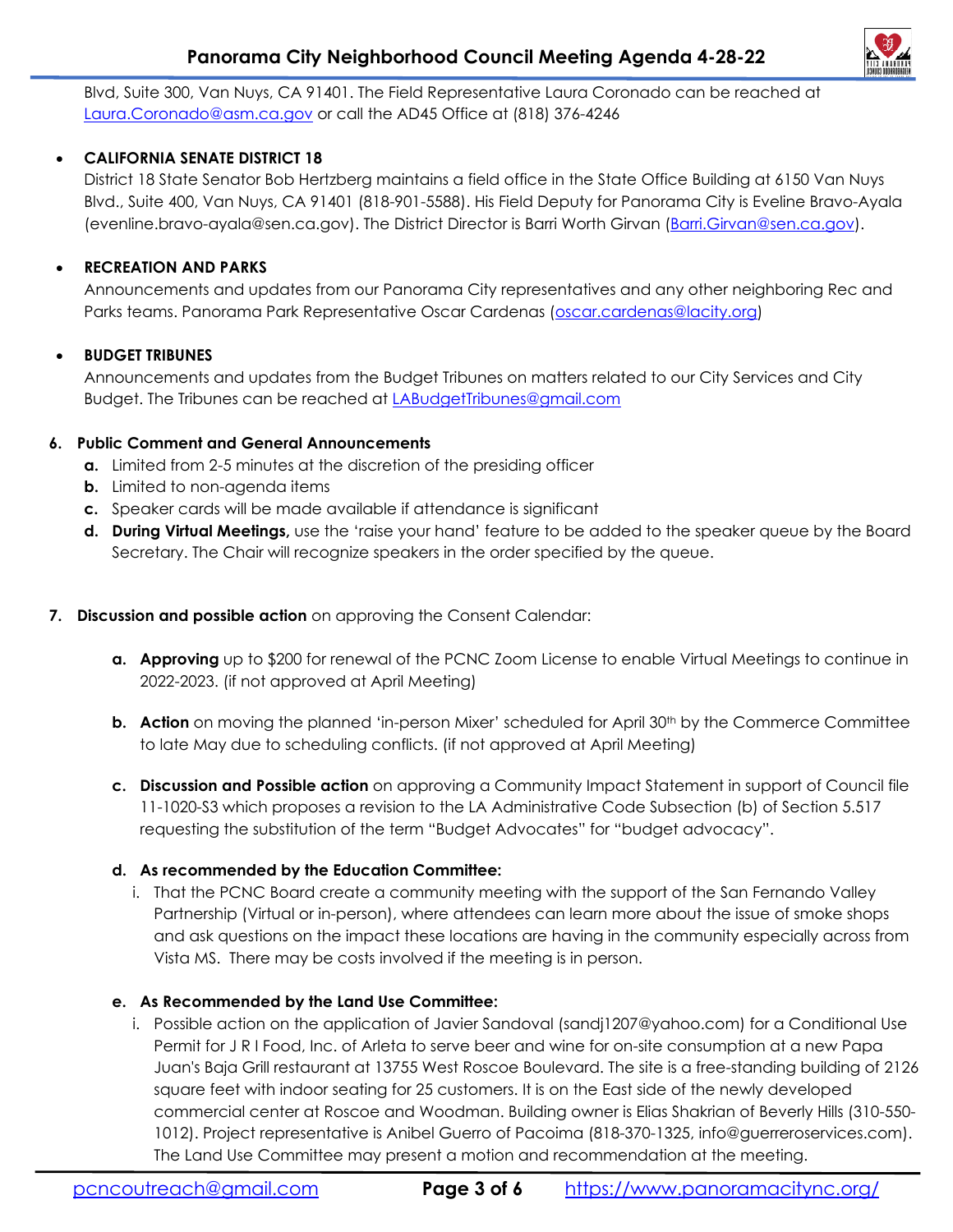

- **8. Discussion and possible action for approval of any financial statements, Monthly Expenditure Reports (MER's), or other ongoing monthly financial documents prepared by the Treasurer of Finance Chair which have not yet been approved by the Board.** 
	- **a.** Monthly MERs
	- **b.** Potential Budget Package Revisions
- **9. Discussion and possible action to approve the Board meeting's minutes for the last Board meeting and any other prior meetings not yet approved.** 
	- **a.** To include January-March 2022
- **10. Discussion and possible action to remove Board Members in violation of attendance policies:** 
	- **a.** Marisa Persaud
	- **b.** Adam De Los Santos
	- **c.** Karen Oropeza
	- **d.** Maria Nieto

## **11. Discussion and possible action to appoint any interested qualified stakeholders to any appropriate vacant board seats including Youth Representatives.**

- Candidates must present documents to the Executive Committee that prove their identity and a "stake" in the Neighborhood Council, as required by each seat.
- **Examples**: Driver's License, Consular Card or Student ID will prove identity. A Driver's License with a current address will also prove that a person lives within the council boundaries.
- District seats are specific to either "homeowner" or "renter". For this reason, homeowners must present a recent mortgage statement or a tax bill, and renters must present a recent rent receipt or a lease. Business seats require a business card with a local address, a Business Tax Registration Certificate, or some other indication that the person works (including volunteer work) or operates a business within the council boundaries.
- Community Interest stakeholders (for an Unlimited At-Large seat) must provide a document that proves a substantial and ongoing interest within the boundaries, which is often evidenced by membership in a local organization. However, Community Interest stakeholders can be appointed to either of the vacant Alternate positions.) Signed letters from responsible parties can also be provided. The Secretary will determine the adequacy of the candidate's documentation.
- **No actual documents will be kept and interested stakeholders are only required to show the document for verification.**
- The council may appoint one or more Youth Representative(s) for a one-year term. A Youth Representative is not part of the voting Board. This is a position that allows youth to express opinions on council issues.
- **12. Discussion, nomination, and selection of Committees to include adding new Committee Chairs or new members to each committee. Also includes 2-minute report form each committee. The current committees are listed below. (20 min)**

| <b>Standing Committees</b> |                                            |                              |                                               |  |
|----------------------------|--------------------------------------------|------------------------------|-----------------------------------------------|--|
| Name                       | <b>Chair/Co-Chairs</b>                     | <b>Contact Email</b>         | <b>Meeting Date/Time/Location</b>             |  |
| Commerce                   | Adam De Los Santos                         | adl22596@gmail.com,          | <b>TBD</b>                                    |  |
|                            | & Joe Taylor                               | joe.taylor27@gmail.com       |                                               |  |
| Finance                    | John DiGregorio                            | johndpcnc@gmail.com          | As needed via zoom                            |  |
| Land Use                   | Tony Wilkinson                             | tonyw.civic@gmail.com,       | 4 <sup>th</sup> Mondays, 7pm, via GotoMeeting |  |
|                            | Outreach   Perla Iliana Lagunas<br>Abundez | Perlita.northhills@gmail.com | 2 <sup>nd</sup> Thursdays, 6:30pm via zoom    |  |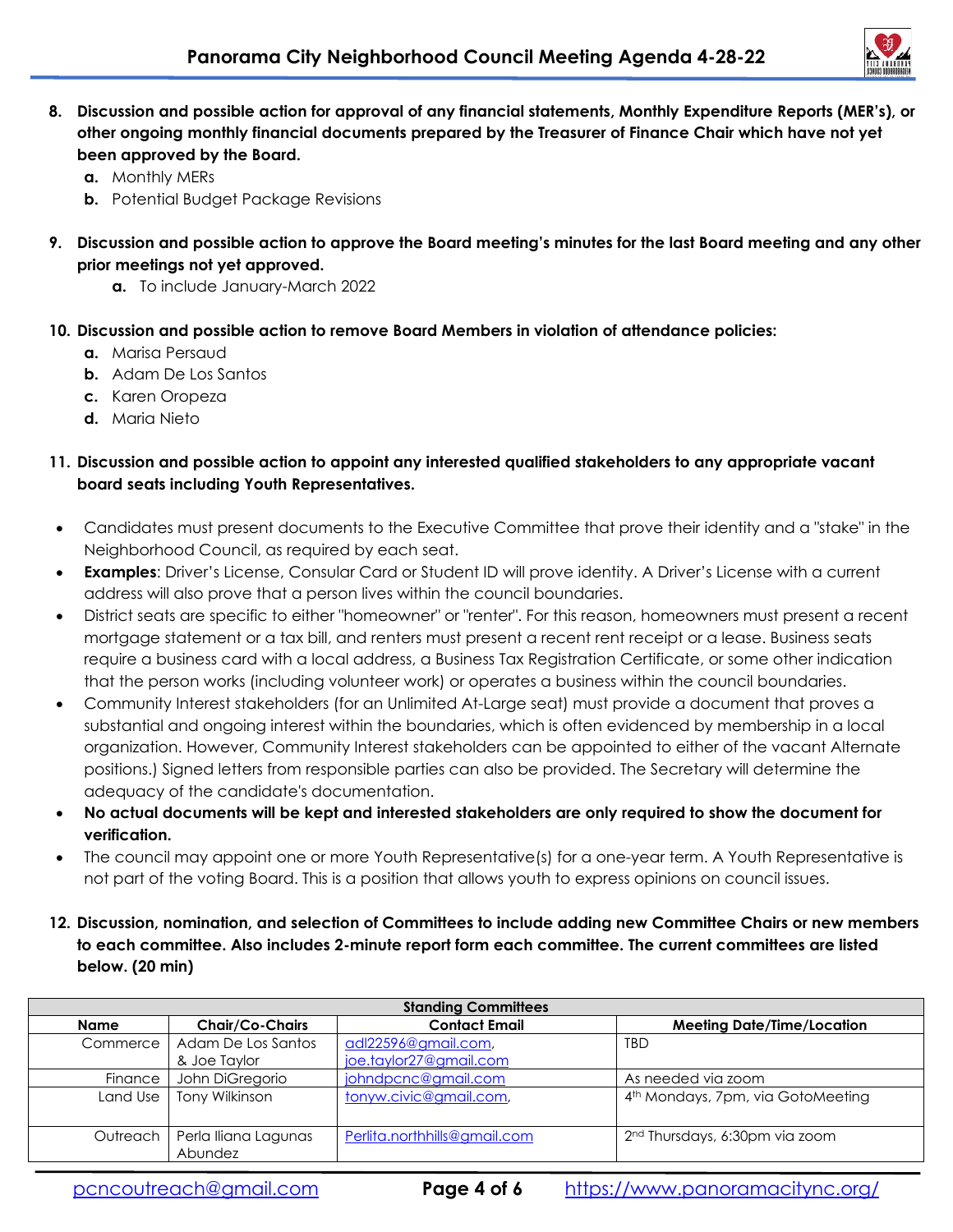

# **Panorama City Neighborhood Council Meeting Agenda 4-28-22**

| <b>Rules</b>                                                                         | Tony Wilkinson    | tonyw.civic@gmail.com            | As needed via zoom                          |  |  |
|--------------------------------------------------------------------------------------|-------------------|----------------------------------|---------------------------------------------|--|--|
| <b>Ad-Hoc and Sub-Committees</b>                                                     |                   |                                  |                                             |  |  |
| City Life $\&$                                                                       | John DiGregorio   | johndpcnc@gmail.com,             | First Thursdays, 7pm, via zoom              |  |  |
| Beautification                                                                       |                   |                                  |                                             |  |  |
| Public Safety                                                                        |                   |                                  | 2 <sup>nd</sup> Thursdays, 6:30pm, via zoom |  |  |
| Education                                                                            | Pamela Glbberman  | pgibberman@gmail.com             | 4 <sup>th</sup> Mondays, 6pm, via zoom      |  |  |
| Youth I                                                                              | John DiGregorio & | johndpcnc@gmail.com,             | 2 <sup>nd</sup> Thursdays, via Zoom         |  |  |
|                                                                                      | Jonathan Martinez | panoramacityrockgarden@gmail.com |                                             |  |  |
| Alcanze Arte y                                                                       | Severiana Pablo   | sevepablo@gmail.com              | <b>TBD</b>                                  |  |  |
| Cultura                                                                              |                   |                                  |                                             |  |  |
| $\sim$ Please contact the Chairs if interested in participating on committees $\sim$ |                   |                                  |                                             |  |  |

#### **13. Adjournment**

**Council Process:** The council gained its official city role upon certification by the Board of Neighborhood Commissioners on March 15, 2007. Everyone who lives, works or owns real property within the boundaries of the Panorama City Neighborhood Council, or who declares a Community Interest in the area and the basis for it, is a "stakeholder". All stakeholders are members of the Council. Stakeholders elect a Board of Directors to represent them. This Board is recognized as the decision-making entity by the City of Los Angeles. The current Board was elected on April 2, 2016. While the Board is the official decision-making entity, meetings are conducted as much as possible in a town hall spirit. Committees are open to anyone with an interest in Panorama City. Panorama City's neighborhood council is much more than its Board, and it depends on public participation for its success.

Posting Sites: California's open meetings law, the Ralph M. Brown Act, requires that meeting notices be physically posted at a regular location 72 hours in advance for regular meetings and 24 hours in advance for special meetings. The location must be accessible to the public seven days a week, 24 hours a day. That location is the outside steel doors of the Plaza Del Valle Community Room, Building G, 8700 Van Nuys Blvd, Panorama City, CA 91402. This council is also required to follow the City of Los Angeles posting policy for Neighborhood Councils. That policy additionally requires that councils post agendas through the city's Early Notification System (ENS), post the agendas on the council's website (if one exists), and make an effort to send agendas by electronic mail (if such a list exists). This council posts agendas on its website, panoramacitync.org. This council uses the city's ENS mailing list as its agenda email list. You may sign up for the ENS agenda system at: http://lacity.org/government/Subscriptions/NeighborhoodCouncils/index.htm.

In addition to the Plaza Del Valle posting location, this council MAY post agendas at other locations within Panorama City. These may include: (1) Panorama City Branch Library, 14345 Roscoe Blvd; (2) Panorama Recreation Center, 8600 Hazeltine Avenue; (3) Sepulveda Recreation Center, 8801 Kester Avenue; and (4) Casa Esperanza, 14705 Blythe Street.

In addition to the ENS agenda list, this council MAY include agendas in its occasional informational emails. You can subscribe to the council's informational email list by sending your request to 'info@panoramacitync.org'. You can also sign up on the council's website. In order to respect our stakeholders' inboxes, messages to the informational email list will be sent at most once or twice a month. *The only way to assure that you will receive emailed agendas is through the ENS list.* 

**Interpretation for Meetings:** If you need an interpreter for any Panorama City Neighborhood Council General or Committee Meeting, please notify the Board Chair at johndpcnc@gmail.com a minimum of **48 hours** prior to the meeting to ensure coverage. Please indicate the language(s) you need interpretation for and the date of the meeting.

Americans with Disabilities Act (ADA): As a covered entity under Title II of the Americans with Disabilities Act, the City of Los Angeles does not discriminate on the basis of disability and upon request, will provide reasonable accommodation to ensure equal access to its programs, services, and activities. Sign language interpreters, assistive listening devices, or other auxiliary aids and/or services may be provided upon request. To ensure availability of services, please make your request at least 5 business days prior to the meeting you wish to attend by contacting the city's Department of Neighborhood Empowerment (213-978-1551).

**Agenda-related written materials:** The council may occasionally prepare supplementary information to the agenda ("agenda packets"). When this is done, the agenda packets are normally made available both to Board or committee members and to the public at the start of the posted meeting. In compliance with Government Code section 54957.5, non-exempt writings that are distributed to a majority or all of the Board or committee *in advance of a meeting* may be viewed by appointment at the Panorama City Neighborhood Council office, 14500 Roscoe Blvd, Suite 400, Panorama City, CA 91401, (818-714-2133) during normal business hours, or at the scheduled meeting. In addition, if you would like a copy of any record related to an item on the agenda, please contact Cheryl Compton, PCNC - Secretary, 14500 Roscoe Blvd, Suite 400, Panorama City, CA 91402 (ComptonPCNC@gmail.org).

PUBLIC ACCESS OF RECORDS – In compliance with Government Code section 54957.5, non-exempt writings that are distributed to a majority or all of the board in advance of a meeting may be viewed at [the Panorama City Neighborhood Council no longer maintains a physical office] and at our website: panoramacitync.org or at the scheduled meeting. In addition, if you would like a copy of any record related to an item on the agenda, please contact John DiGregorio at [no phone available] or email: johndPCNC@gmail.com

IN CONFORMITY WITH THE SEPTEMBER 16, 2021 ENACTMENT OF CALIFORNIA ASSEMBLY BILL 361 (RIVAS) AND DUE TO CONCERNS OVER COVID-19, THE PANORAMA CITY NEIGHBORHOOD COUNCIL MEETING WILL BE CONDUCTED ENTIRELY WITH A CALL-IN OPTION OR INTERNET-BASED SERVICE OPTION.

**AB 361 Updates** Public comment cannot be required to be submitted in advance of the meeting; only real-time public comment is required. If there are any broadcasting interruptions that prevent the public from observing or hearing the meeting, the meeting must be recessed or adjourned. If members of the public are unable to provide public comment or be heard due to issues within the Neighborhood Council's control, the meeting